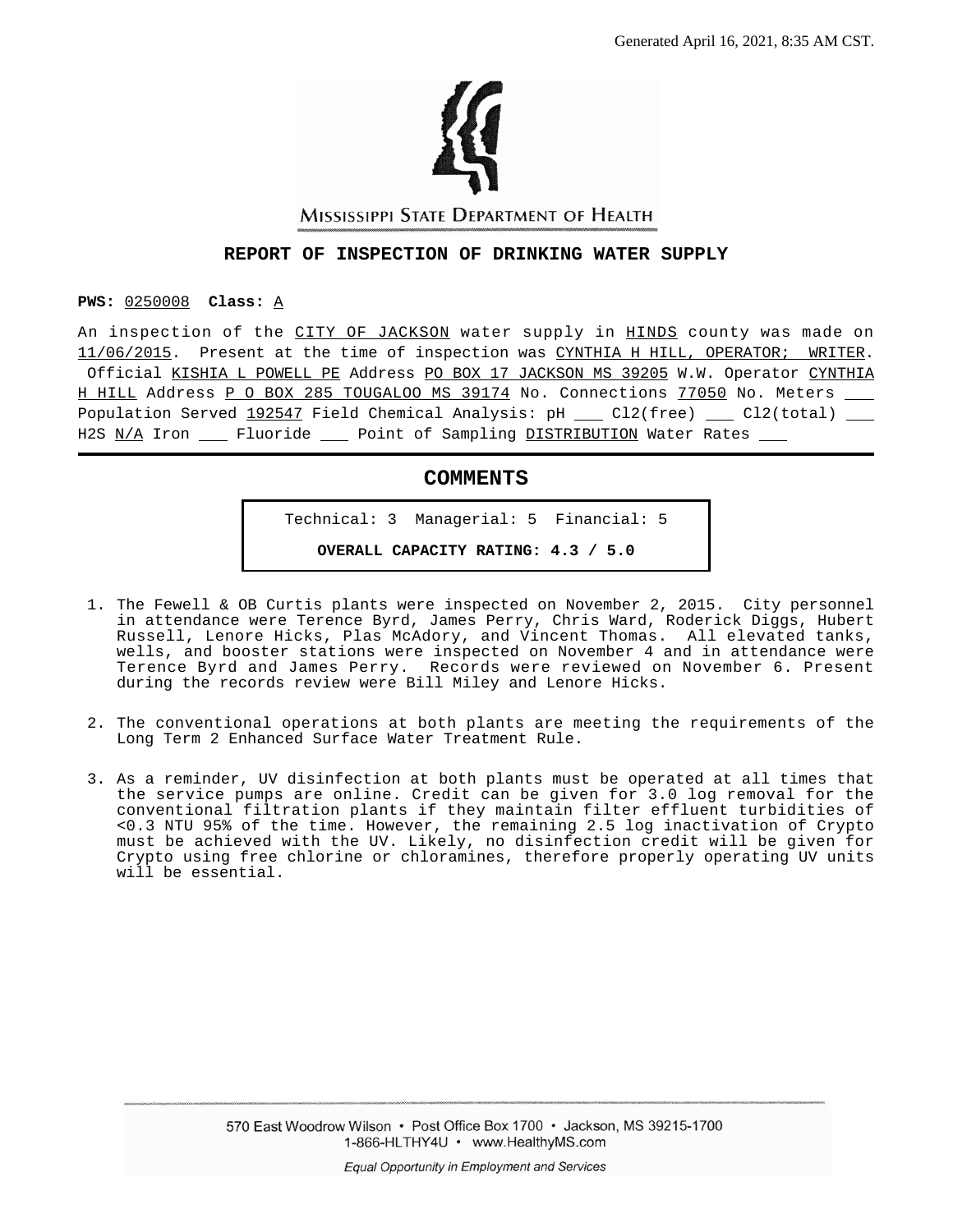- 4. It is important that anytime a UV unit is taken offline, and the corresponding high service pump remains online, the City is able to demonstrate that the appropriate free chlorine concentration is maintained between the point of chlorine injection and the point of ammonia injection in order to inactivate viruses. Calculations should be kept in the plant records showing that the appropriate CT is maintained anytime a service pump remains online with a UV unit down at either plant. Alternatively, the high service pump can be taken offline when its UV is down.
- 5. At the time of inspection, the Maddox Road (well) system had been back online for several months. If system officials intend for the wells to be online for an extended period of time, then the fluoride addition should be turned on.
- 6. The elevated tank on Forest should be the next tank to be painted.

\*\*\*CAPACITY ASSESSMENT COMMENTS\*\*\*

- 7. Credit for T2-1 was not given due to the fact that the membranes at O.B. Curtis were failing the membrane integrity testing. The issues surrounding this failure must be addressed immediately.
- 8. Credit was not given for T5-1 because the system does not have the ability to provide water during a prolonged power outage. In order to get credit next year, the City will need to obtain generators capable of keeping pressure in the system during a prolonged power outage.

\*\*\* FEWELL PLANT COMMENTS \*\*\*

- 9. The turbidities of all online filters were less than 0.3 NTU at the time of inspection. Turbidity readings are automatically saved every 5 minutes.
- 10. The following items need to be addressed: Claritrac sludge removal system was not 100% operational; one of the walking beam flocculators needs gear drive repaired; filter control valves outdated; rehabilitate the intake screens; new transformer at the intake to handle all components.
- 11. The following analyses were completed on the finished water from the plant and the results were as follows: Turbidity =  $0.21$ ; pH =  $8.7$ ; Total Chlorine Residual = 3.3 mg/L; Color = 15; Manganese =  $0.04$  mg/L; Fluoride = 1.0 mg/L; Free ammonia =  $0.24 \text{ mg/l}$ ; Monochloramine = 1.39 mg/l; Alkalinity = 21 mg/L; Hardness = 62  $mq/L$ ; Iron = 0.0 mg/L. The total plant output was 10.0 MGD.

\*\*\* O.B. PLANT COMMENTS\*\*\*

- 12. The turbidities of all online filters and online membrane trains were less than 0.3 NTU at the time of inspection.
- 13. As stated above, all membrane trains were failing the membrane integrity testing. Therefore, we cannot give any log removal credit for the membranes. This a serious issue and must be corrected before the membrane treatment must be taken offline. The lifespan of the membranes is greatly shortened due to them not being protected from the weather. The membranes that are designed to last 10 years are only lasting a third of that due to the lack of cover. Each of the 6 membrane trains need new fibers in the form of individual cassettes or full modules. Both the cover to protect the membrane treatment train AND new fibers PLUS repairs to operational valving are all needed in equal measure to ensure properly treated water is created through this treatment process. With the membrane treatment train offline, the plant will not make enough water to meet the demands of the City.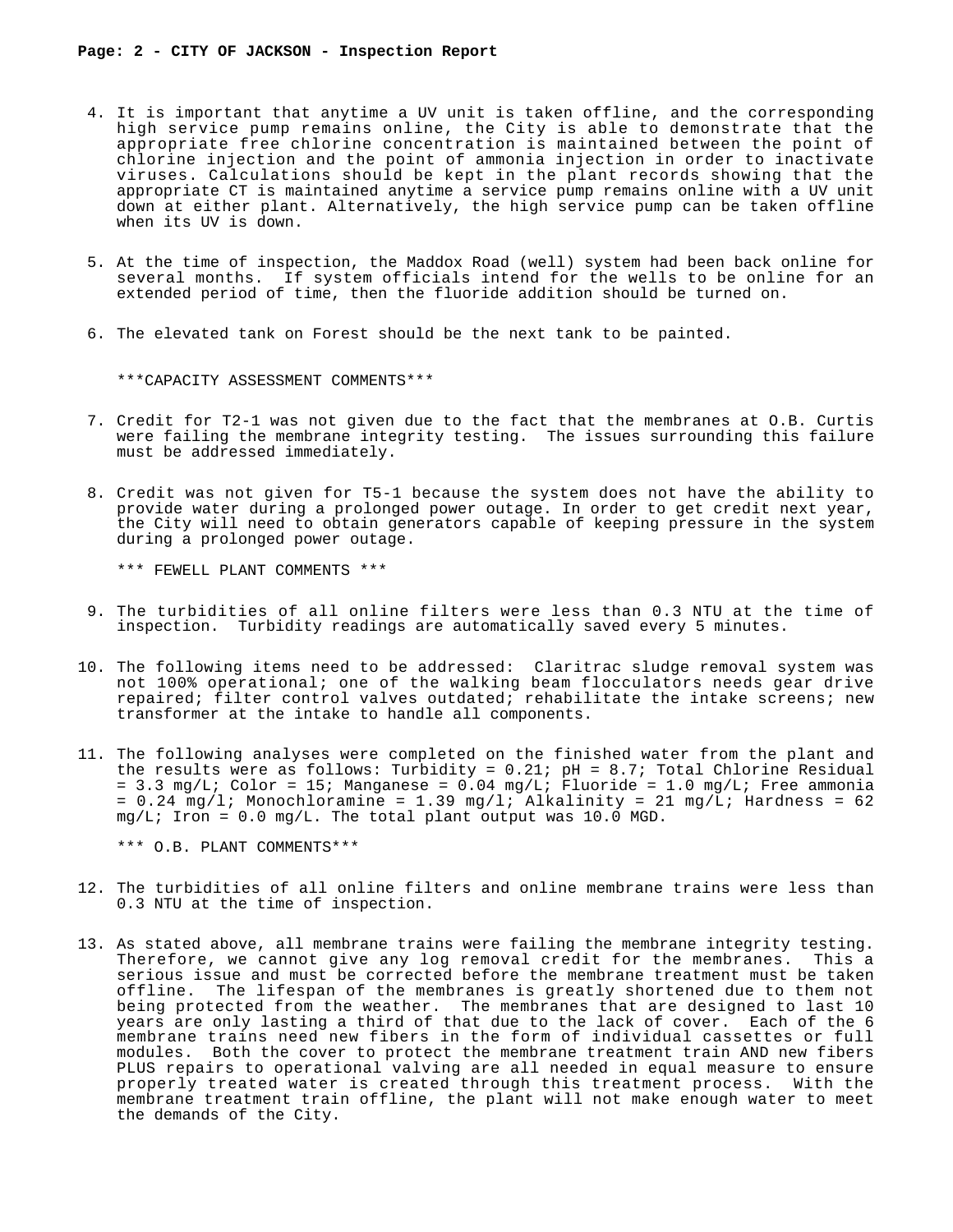- 14. Only three high service pumps were operating correctly at the time of inspection. All other pumps were down due to worn impellers, motor vibration, a locked up motor, and non-functioning GA valves. It is imperative that all high service pumps be functional so that the plant capacity can meet the water demands of the City.
- 15. To improve the effectiveness of filter backwashing, it is recommended that all filters have a functioning surface wash system.
- 16. All cracks in interior and exterior walls of sed basins and filters should be sealed.
- 17. Once all repairs have been made, it is vital that both O.B. Curtis and J.H. Fewell be fully staffed with licensed Class A water operators and capable maintenance staff. The City's water treatment is not a simple undertaking and involves complex processes that require 27/7 monitoring and adjustment. To keep everything running smoothly and ensuring all Federal Safe Drinking Water Act Standards are met, will keep the City in properly treated drinking water.
- 18. It has already been pilot tested to show how well it maintains proper alkalinity, so we recommend that the City move forward with installing a new lime slurry system that uses liquid lime.
- 19. The average flow rate was 16 MGD from the conventional side and 15 MGD from the membrane side, for a total plant output of 31 MGD.
- 20. The following analyses were completed on the finished water from High Service 1, which is predominantly water from the conventional side: Turbidity =  $0.117$ ; pH = 8.5; Total Chlorine Residual = 3.0 mg/L; Alkalinity = 26 mg/L; Hardness = 22  $mq/l$ ; Iron = 0.02 mq/L; Manganese = 0.008 mq/L; Free ammonia = 0.32 mq/l; Monochloramine =  $3.04 \text{ mg/l}$ ; Color = 2 units; Fluoride =  $0.8 \text{ mg/L}$ .
- 21. The following analyses were completed on the finished water from High Service 2, which is predominantly water from the membrane side: Turbidity =  $0.098$ ; pH =  $8.6$ ; Total Chlorine Residual = 2.5 mg/L; Alkalinity = 25 mg/L; Hardness = 23 mg/l; Iron =  $0.01$  mg/L; Manganese =  $0.002$  mg/L; Fluoride =  $0.7$  mg/L; Free ammonia = 0.41 mg/l; Monochloramine = 2.31 mg/l; Color = 2 units.

\*\*\* GENERAL REMINDER COMMENTS \*\*\*

- 22. When repairs are made on the distribution system, all lines affected should be properly chlorinated and flushed before they are placed back in service.
- 23. Whenever system pressure is lost, even for brief periods of time, contaminants may be introduced to the system through back-siphonage and/or back flow. When this occurs, system officials should notify all customers in the affected area to boil their drinking water vigorously for one minute. This boil water notice should remain in effect until clear bacteriological samples have been obtained.

Completed by Amy L. McLeod, E.I. on 12/01/2015.

Reviewed by Greg Caraway, P.E. on 12/01/2015.

If you have any questions, please call (601)576-7518.

pc:

KISHIA L POWELL PE, OFFICIAL CYNTHIA H HILL, OPERATOR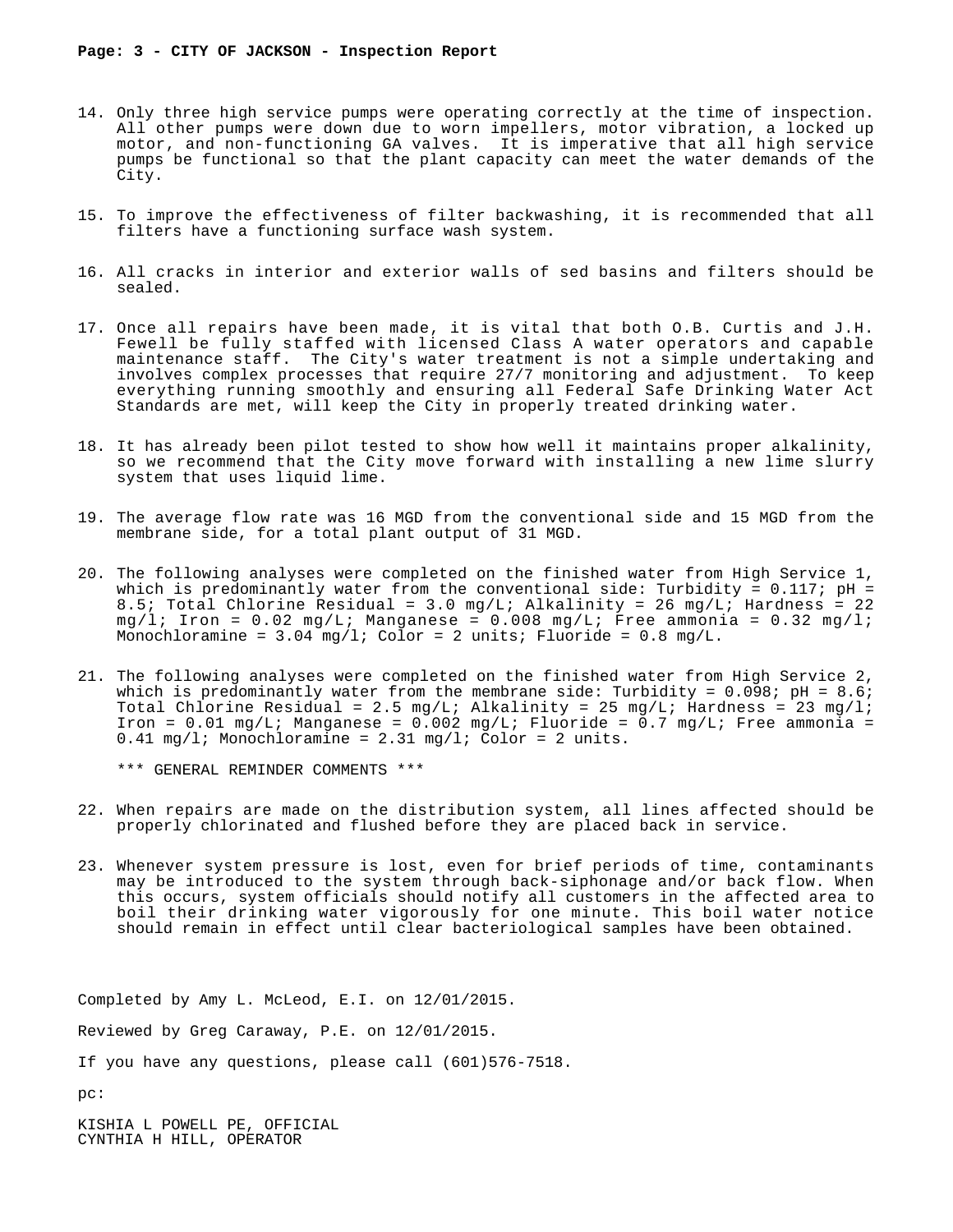STANDARD FORM



# **Mississippi Department of Health Bureau of Public Water Supply**

## **FY 2016 Public Water System Capacity Assessment Form**

**NOTE:** This form must be completed whenever a routine sanitary survey of a public water system is conducted by a regional engineer of the Bureau of Public Water Supply

| PWS ID#: 0250008<br>$\Box$ Class: $\underline{A}$ Survey Date: $\underline{11-06-2015}$ | County: <b>HINDS</b> |  |
|-----------------------------------------------------------------------------------------|----------------------|--|
| Public Water System: CITY OF JACKSON                                                    | Conn: 77050          |  |
| Certified Waterworks Operator: CYNTHIA H HILL                                           | Pop: <u>192547</u>   |  |

# **CAPACITY RATING DETERMINATION**<br>Technical (T) Capacity Rating: [ 3 ] Managerial

Managerial (M) Capacity Rating  $\begin{bmatrix} 5 \end{bmatrix}$  Financial (F) Capacity Rating  $\begin{bmatrix} 5 \end{bmatrix}$ 

Capacity Rating =  $\frac{T + M + F}{3} = \frac{13}{3} = 4.3$  Overall Capacity Rating =  $\frac{4.3}{3}$  $\frac{13}{3}$  = 4.3

Completed by Amy L. McLeod, E.I. on 11/25/2015

Reviewed by Greg Caraway, P.E. on 12/01/2015

**Comments:**

| <b>Technical Capacity Assessment</b>                                                                                                                                                                                                                                                                                                                                                                                                                                                                                                                                                                                                                                                                  |                                                          | Point<br>Award |  |  |
|-------------------------------------------------------------------------------------------------------------------------------------------------------------------------------------------------------------------------------------------------------------------------------------------------------------------------------------------------------------------------------------------------------------------------------------------------------------------------------------------------------------------------------------------------------------------------------------------------------------------------------------------------------------------------------------------------------|----------------------------------------------------------|----------------|--|--|
| <b>[T1]</b> Does the water system have any significant deficiencies? $[Y(N)]$                                                                                                                                                                                                                                                                                                                                                                                                                                                                                                                                                                                                                         | $N - 1pt.$<br>$Y - 0pt.$                                 | 1              |  |  |
| [T2] 1) Was the water treatment process functioning properly? [ $Y(N)$ ] (i.e. Is pH, iron, free chlorine, fluoride, etc. within acceptable range?) 2) Was needed water system equipment in place and<br>functioning properly at the time of survey? $(Y)N$ (NOTE: Equipment deficiencies must be identified<br>in survey report.) $3$ ) Were records available to the regional engineer clearly showing that all water<br>storage tanks have been inspected and cleaned or painted (if needed) within the past 5 years?<br>(NOTE: All YESs required to receive point)<br>$(Y)$ N NA]                                                                                                                 | All $Y - 1$ pt.<br>Else $-0$ pt.                         | $\mathbf{0}$   |  |  |
| [T3] 1) Was the certified waterworks operator or his/her authorized representative present for the<br>survey? $[(Y)N]$ 2) Was log book up to date and properly maintained and did it show that MSDH<br>Minimum JOB Guidelines for W. W. Operators were being met? $[(Y)N]$ 3) Was the water system<br>properly maintained at the time of survey? $[(Y)N]$ 4) Did operator satisfactorily demonstrate to the<br>regional engineer that he/she could fully perform all water quality tests required to properly operate this<br>water system? $(Y)N$<br>( <b>NOTE:</b> All YESs required to receive point)                                                                                              | All $Y - 1$ pt.<br>Else $-0$ pt.                         | 1              |  |  |
| [T4] 1) Does water system routinely track water loss and were acceptable water loss records available<br>for review by the regional engineer? $(\sum N)$ 2) Is water system overloaded? (i.e. serving customers in excess of MSDH approved design capacity)? [ $Y(\widehat{N})$ 3) Was there any indication that the water system<br>is/has been experiencing pressure problems in any part(s) of the distribution system? $[Y(N)]$ (based on<br>operator information, customer complaints, MSDH records, other information) 4) Are well pumping<br>tests performed routinely? $(Y)$ N NA<br>(NOTE: YES FOR $#1 \times YES \times YAS \times A$ FOR #4 AND NOs FOR #2 & #3 required to receive point) | $1)Y - pt.$<br>$2)N - pt.$<br>$3)N - pt.$<br>$4)Y - pt.$ | 1              |  |  |
| [T5] 1) Does the water system have the ability to provide water during power outages? (i.e. generator,<br>emergency tie-ins, etc.) [ $Y(N)$ ] 2) Does the water system have a usable backup source of water?<br>(NOTE: Must be documented on survey report)<br>(Y)N                                                                                                                                                                                                                                                                                                                                                                                                                                   | All $Y - 1$ pt.<br>Else $-0$ pt.                         | $\mathbf{0}$   |  |  |
| <b>TECHNICAL CAPACITY RATING = <math>\begin{bmatrix} 3 \\ 1 \end{bmatrix}</math> (Total Points)</b>                                                                                                                                                                                                                                                                                                                                                                                                                                                                                                                                                                                                   |                                                          |                |  |  |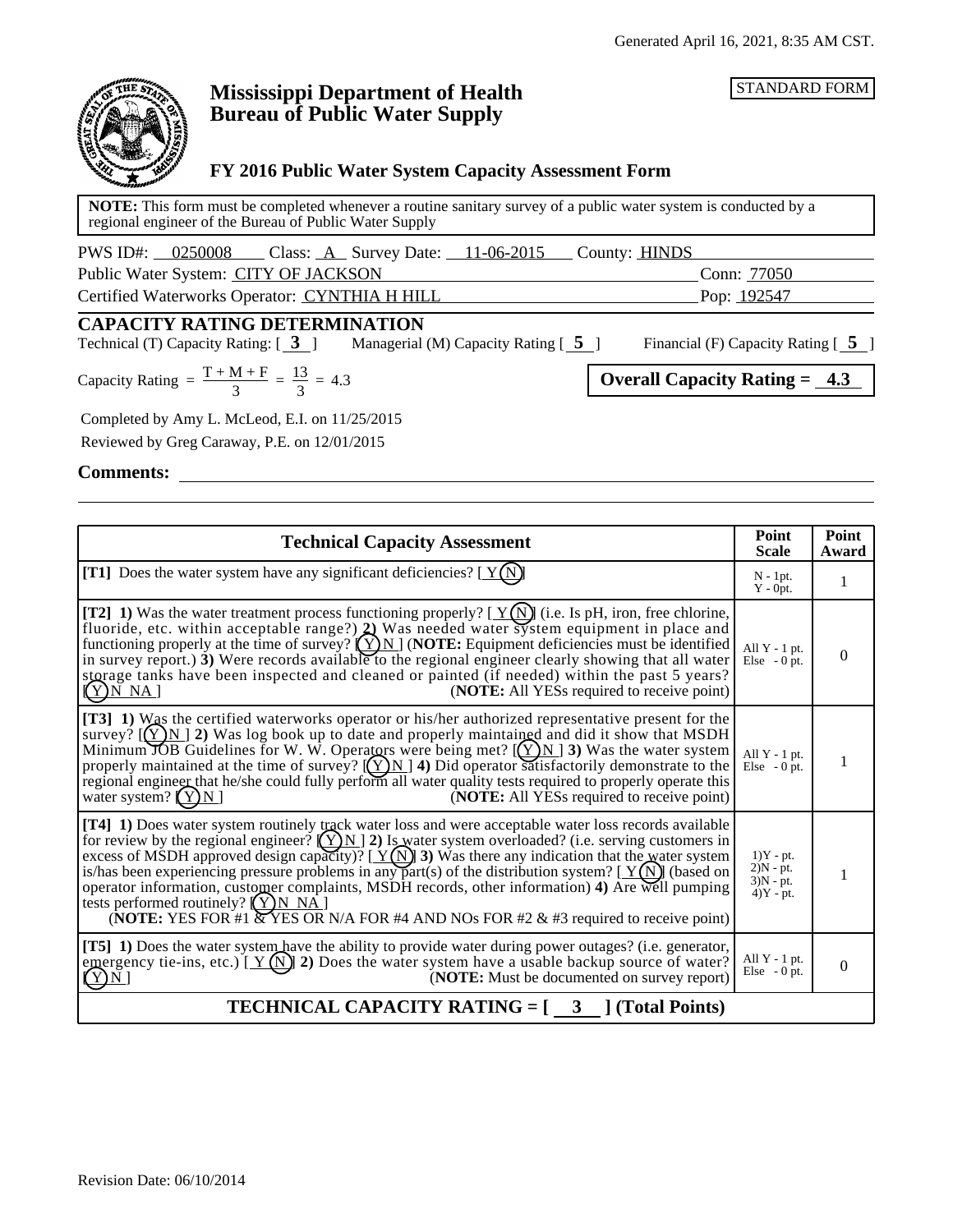FY 2016 Public Water System Capacity Assessment Form Survey Date: 11-06-2015

| <b>Managerial Capacity Assessment</b>                                                                                                                                                                                                                                                                                                                                                                                                                                                                                                                                                                               |                                  | Point<br>Award |
|---------------------------------------------------------------------------------------------------------------------------------------------------------------------------------------------------------------------------------------------------------------------------------------------------------------------------------------------------------------------------------------------------------------------------------------------------------------------------------------------------------------------------------------------------------------------------------------------------------------------|----------------------------------|----------------|
| [M1] Were all SDWA required records maintained in a logical and orderly manner and available for<br>review by the regional engineer during the survey? $(Y)N$                                                                                                                                                                                                                                                                                                                                                                                                                                                       | $Y - 1pt.$<br>$N - 0pt.$         |                |
| [M2] 1) Have acceptable written policies and procedures for operating this water system been formally<br>adopted and were these policies available for review during the survey? $[(Y)N]2$ Have all board<br>members (in office more than 12 months) completed Board Member Training? $[(Y)N NA]$ 3) Does<br>the Board of Directors meet monthly and were minutes of Board meetings available for review during<br>the survey 2 (NOTE: Quarterly meetings allowed if system has an officially designated full time<br>(NOTE: ALL YESs or NAs required to receive point. NA - Not Applicable)<br>manager) $(Y)$ N NA | All $Y - 1$ pt.<br>Else $-0$ pt. |                |
| [M3] Has the water system had any SDWA violations since the last Capacity Assessment? [ $Y(N)$ ]                                                                                                                                                                                                                                                                                                                                                                                                                                                                                                                    | $N - 1pt$ .<br>$Y - 0pt.$        |                |
| [M4] Has the water system developed a long range improvements plan and was this plan available for<br>review during the survey? $(Y)N$                                                                                                                                                                                                                                                                                                                                                                                                                                                                              | $Y - 1pt.$<br>$N - 0pt.$         |                |
| [M5] 1) Does the water system have an effective cross connection control program in compliance with<br>MSDH regulations? $(Y)$ N   2) Was a copy of the MSDH approved bacti site plan and lead/copper site<br>plan available for review during the survey and do the bacti results clearly show that this approved plan<br>is being followed? $(Y)$ N<br>( <b>NOTE:</b> All YESs required to receive point)                                                                                                                                                                                                         |                                  |                |

# **MANAGERIAL CAPACITY RATING = [**  $\overline{5}$  **] (Total Points)**

| <b>Financial Capacity Assessment</b>                                                                                                                                                                                                                                                                                                                                                                                                                                    |                                       | Point<br>Award |  |  |
|-------------------------------------------------------------------------------------------------------------------------------------------------------------------------------------------------------------------------------------------------------------------------------------------------------------------------------------------------------------------------------------------------------------------------------------------------------------------------|---------------------------------------|----------------|--|--|
| [F1] Has the water system raised water rates in the past 5 years? $[(Y)_N]$ (NOTE: Point may be<br>awarded if the water system provides acceptable financial documentation clearly showing that a rate<br>increase is not needed, i.e. revenue has consistently exceeded expenditures by at least 10%, etc.)                                                                                                                                                            | $Y - 1pt.$<br>$N - 0$ <sub>pt</sub> . | 1              |  |  |
| [F2] Does the water system have an officially adopted policy requiring that water rates be routinely<br>reviewed and adjusted as appropriate and was this policy available for review during the survey?<br>(Y)N                                                                                                                                                                                                                                                        | $Y - 1pt.$<br>$N - 0pt$ .             | 1              |  |  |
| [F3] Does the water system have an officially adopted cut-off policy for customers who do not pay<br>their water bills, was a copy of this policy available for review by the regional engineer, and do system<br>records (cut-off lists, etc.) clearly show that the water system effectively implements this cut-off<br>policy? $(Y)N$                                                                                                                                | $Y - 1pt.$<br>$N - 0pt$ .             | 1              |  |  |
| [F4] Was a copy of the water system's officially adopted annual budget available for review by the<br>regional engineer and does the water system's financial accounting system clearly and accurately track<br>the expenditure and receipt of funds? $(Y)N$                                                                                                                                                                                                            | $Y - 1pt.$<br>$N - 0$ <sub>pt</sub> . |                |  |  |
| <b>[F5 - Municipal Systems] 1)</b> Is the municipality current in submitting audit reports to the State<br>Auditor's Office? $(\underline{Y}N)$ 2) Was a copy of the latest audit report available for review at the time of the<br>survey? $[(Y)N]$ Troes this audit report clearly show that water and sewer fund account(s) are<br>maintained separately from all other municipal accounts? $(Y)N$<br>(NOTE: Yes answer to all questions required to receive point.) | All $Y - 1$ pt.<br>Else $-0$ pt.      | 1              |  |  |
| [F5 - Rural Systems] 1) Has the rural water system filed the required financial reports with the State<br>Auditor's Office and were these reports available for review? $[\underline{Y} \underline{N}]$ 2) Does the latest financial report<br>show that receipts exceeded expenditures? $[ Y N ]$<br>(NOTE: Yes answer to both questions required to receive point)                                                                                                    | All $Y - 1$ pt.<br>Else $-0$ pt.      |                |  |  |
| <b>FINANCIAL CAPACITY RATING = <math>\begin{bmatrix} 5 \\ 1 \end{bmatrix}</math> (Total Points)</b>                                                                                                                                                                                                                                                                                                                                                                     |                                       |                |  |  |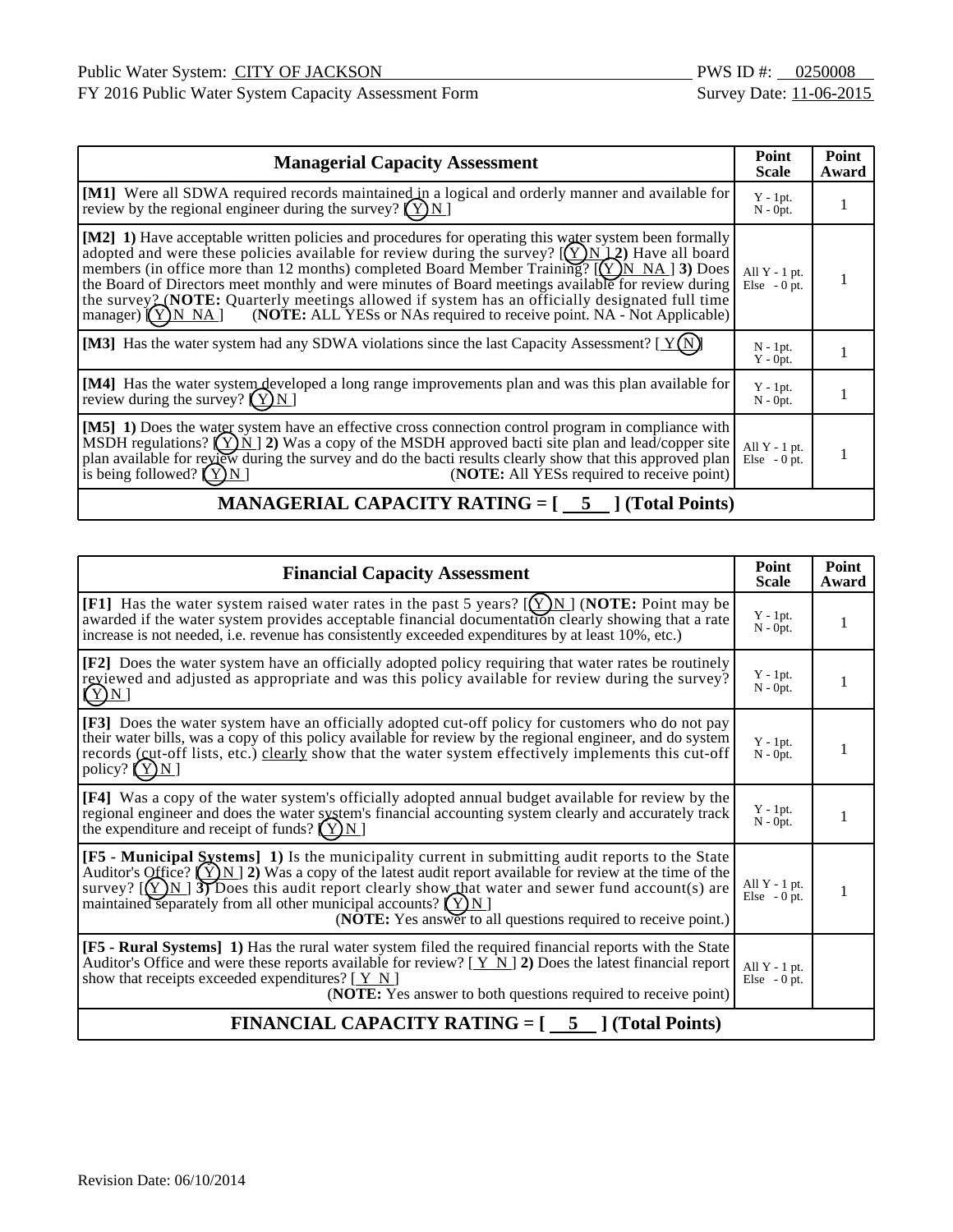System: **CITY OF JACKSON** ID: **0250008** Class: **A** County: **HINDS**

Date Completed: **11/25/2020** Connections - Actual: **65640** Equivalent: **84521** Design Capacity: **107639** Percent Design Capacity: **84521/107639 = 78.5%**

J H FEWELL WATER TREATMENT PLANT

\*\*\*\* CT calculations for FEWELL \*\*\*\*\* There are four disinfection segments at Fewell, and the contact time must be determined for each segment to achieve 4-log inactivation of viruses, 3-log inactivation of Giardia, and 3.5-log inactivation of Crypto.

Fewell is required to achieve 0.3 turbidity units 95% of the time to comply with the SWTR. If this treatment is achieved, credit can be given for 2-log removal of viruses & Crypto and 2.5-log removal of Giardia. Free chlorine, chloramination, and UV disinfection must then attain the remaining 2-log inactivation of viruses, 0.5-log inactivation of Giardia, and 1.5-log of Crypto.

Book values: CT required for  $0.5$ -log inactivation of giardia at 10C and pH at  $6.5 = 19$  mg/L min CT required for 2-log inactivation of viruses at 10C and pH at  $6.5 = 3$  mg/L min

The first segment is free chlorine contact between the point of chlorine injection (at the head of the outlet pipe from the sedimentation basin) and the point of ammonia injection (at the end of the outlet pipe just prior to ammonia injection).

The second is the contact time of free chlorine in the filters during normal filter operation.

The third is the contact time in the clearwell.

The fourth is the UV disinfection.

\*\*BASED ON THE TURBIDITY FILTER DATA SUBMITTED ON MONTHLY OPERATING REPORTS, MSDH IS SETTING A MAXIMUM TREATMENT CAPACITY OF 20 MGD. THE 7/13 MGD SPLIT BETWEEN BASINS IS BASED ON STANDARD OPERATION WHEN 20 MGD IS BEING TREATED.\*\*

\*\*CHLORINE RESIDUALS AND FLOW RATES UPDATED TO REFLECT WHAT THE PLANT WAS TREATING ON 11/09/20\*\*

CT SEGMENT 1 (pipes between sed basins and ammonia injection): The free chlorine is measured by chlorine analyzers which communicate with the ammonia feed system. The concentration of free chlorine in the pipe between Sed Basin #3 and the filters was 3.53 mg/L. The concentration of free chlorine in the pipe between Sed Basin #4 and the filters was 4.58 mg/L.

Calculating the free chlorine contact time between chlorine injection and ammonia injection (at maximum design flows):

Sed basin #3: Pipe dimensions: Length = 351 ft; Diameter = 42 in = 3.5 ft. Volume in pipe =  $0.785 \times 3.5 \times 3.5 \times 351 \times 7.48 = 25,247$  gallons Estimated flow through Sed basin #3 train: 4 MGD Contact time =  $25,247$  gallons/4,000,000 gal/day x 1440 min/day = 9.09 min Sed basin #4: Pipe dimensions: Length =  $357$  ft; Diameter =  $48$  in =  $4$  ft. Volume = 33,540 gallons Estimated flow through Sed basin #4 train: 15 MGD Contact time = 33,540/15,000,000 x 1440 = 3.22 min

CT SEGMENT 1 (using shortest contact time of  $3.22$  min) =  $4.38$  mg/L x  $3.22$  min  $= 14.1$  mg/L min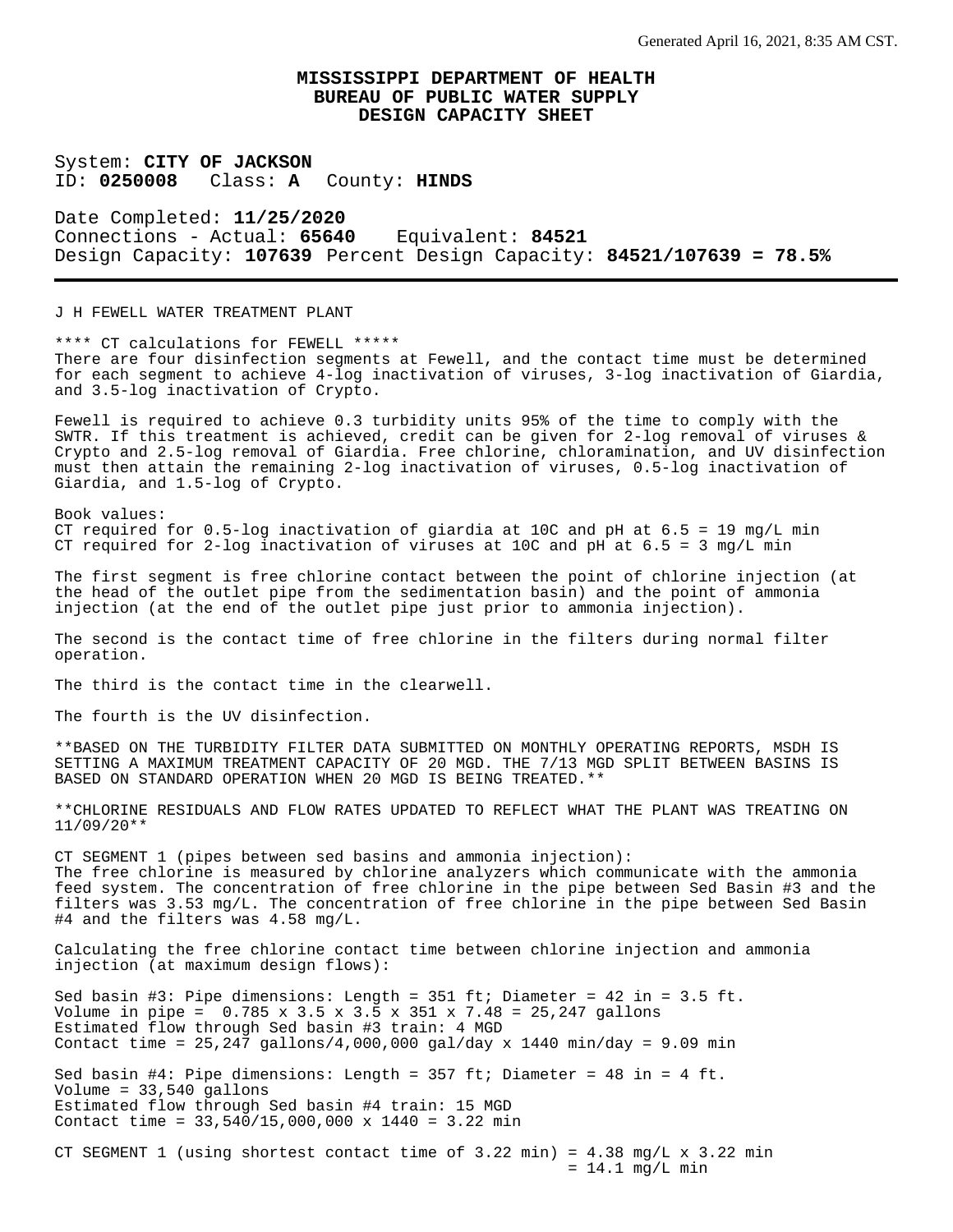CITY OF JACKSON 11/25/2020

(Note: Virus inactivation is achieved in Segment 1; 14.1 mg/L min > 3 mg/L min) SEGMENT 1 LOG INACTIVATION =  $14.1$  mg/L min/19 mg/L min \* (0.5 log) = 0.37 log CT SEGMENT 2 (Disinfection in filters): Disinfectant contact time between filters and clearwell/storage outlet: Calculate volume of water in filters and estimated residence time: Volume =  $L X W X D$  (where  $D =$  depth of water above filter media) = (20 ft x 10 ft x 1.5 ft) \* 7.48 gal/cu.ft. \* 8 filters + (25 ft x 28 ft x 3 ft) \* 7.48 gal/cu.ft. \* 3 filters = 17,952 gallons + 47,124 gallons = 65,076 gallons Residence time =  $(65,076 \text{ gallons}/19,000,000 \text{ gallons/day})* 1440 \text{ min/day}$ Residence time = 4.93 minutes CT SEGMENT 2 (assuming chlorine concentration = finished water chlorine concentration =  $0.3$  mg/L) CT SEGMENT  $2 = 0.2$  mg/L  $*$  4.93 minutes = 0.986 mg/L min SEGMENT 2 LOG INACTIVATION =  $0.986$  mg/L min / 19 mg/L min \*  $(0.5 \text{ log})$  =  $0.026$  log CT SEGMENT 3 (Disinfection in the clearwell): Using the clearwell volume of 3.8 MG and a pre-determined baffling factor of 0.233: Contact time =  $3.8$  MG/20 MGD x 1440 minutes/day x 0.233 =  $63.7$  minutes Free chlorine measured in finished water =  $0.2$  mg/L CT SEGMENT  $3 = 63.7$  minutes x 0.2 mg/L = 12.7 mg/L min SEGMENT 3 LOG INACTIVATION =  $12.7$  mg/L min / 19 mg/L min \* (0.5 log) = 0.34 log Total CT using free chlorine =  $(14.1 + 0.986 + 12.7)$  mg/L min = 27.8 mg/L min Total LOG INACTIVATION using free chlorine = SEGMENT 1 + SEGMENT 2 + SEGMENT 3 Total LOG INACTIVATION using free chlorine =  $0.37 + 0.026 + 0.34 = 0.736$  log CT SEGMENT 4 (UV Disinfection): At the time of the inspection, Pump 3 was pumping 7.9 MGD and dosing 26.4 mJ/sq.cm and Pump 4 was pumping 7.9 MGD and dosing 27.4 mJ/sq.cm. According to 40 CFR 141.720 (d)(1), a dose of 3.9 mJ/sq.cm. will achieve a 1.5 log inactivation of Crypto and 1.5-log inactivation of Giardia. Therefore, the UV disinfection more than adequately achieves the remaining inactivation of Giardia & Crypto. NOTE: Any time that the UV disinfection is offline on any service pump, that service pump MUST be taken offline as free chlorine is not enough to achieve the log credit removal for Crypto. \*\*\* FEWELL DESIGN CAPACITY \*\*\*\* Rated treatment capacity of plant = 20 MGD (limiting factor) Clearwell volume = 3.8 MG 2 additional ground storage tanks @ 5MG each = 10 MG Total storage located at the plant = 3.8 MG + 10 MG = 13.8 MG Usable storage (volume filled in 6 hours) = 20 MGD/24 hrs/day  $x$  6 hrs = 5 MG Plant capacity = rated treatment capacity of plant + usable storage/200 minutes Plant capacity = 20 MGD + (5 MG/200 min \* 1440 min/day) = 56 MGD Service pump capacity =  $(9+9+9+7)$  = 34 MGD

FEWELL DESIGN CAPACITY =  $20,000,000$  gal/day/1440 min/day = 13,889 GPM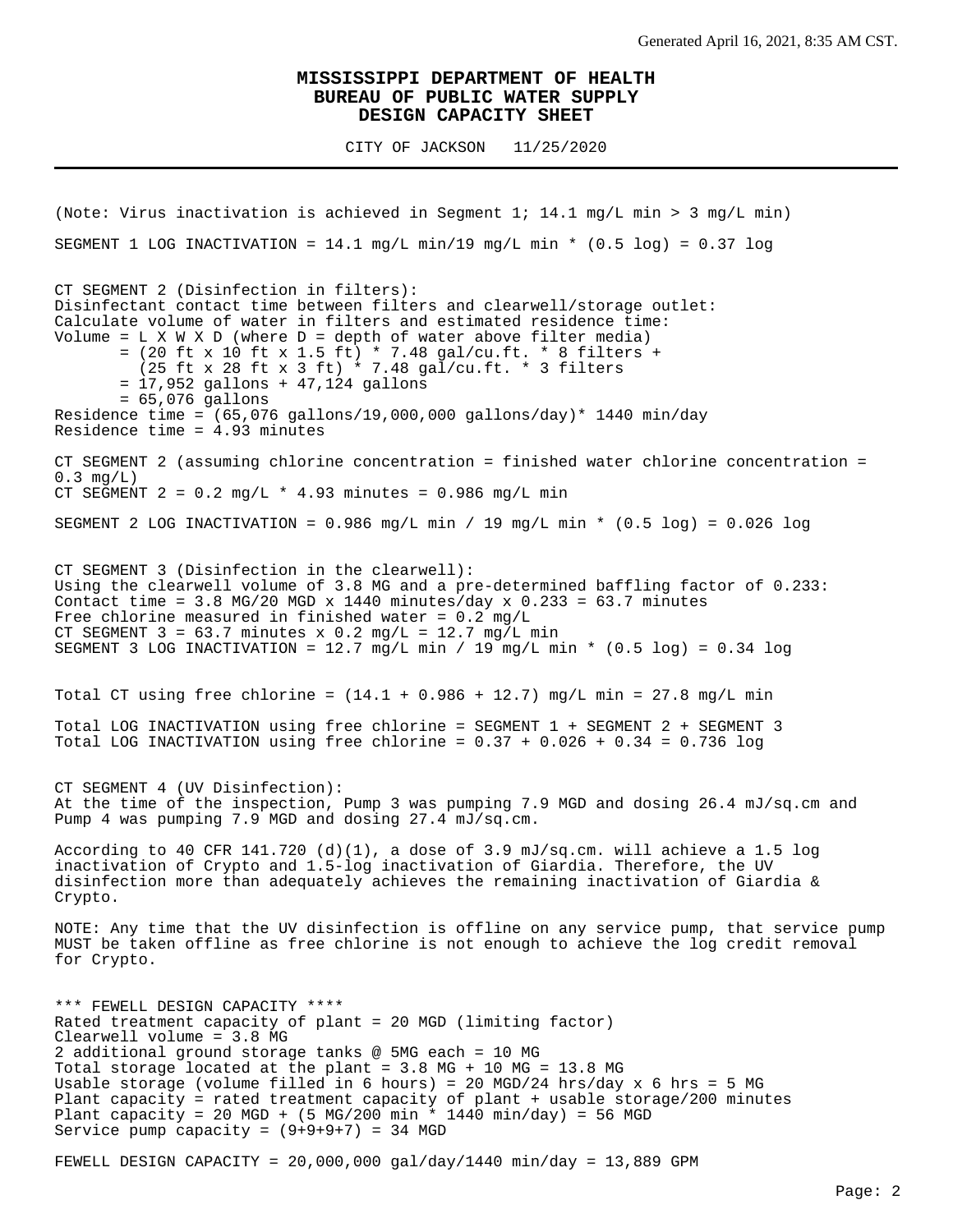CITY OF JACKSON 11/25/2020

#### O B CURTIS WATER TREATMENT PLANT

\*\*\*\* CT calculations for OB Curtis \*\*\*\*

This plant must meet 4-log inactivation of viruses, 3-log inactivation of Giardia, and 3.5-log inactivation of Crypto.

The conventional side is required to achieve 0.3 turbidity units 95% of the time to comply with the SWTR, so credit can be given by default for 2-log removal of viruses & Crypto and 2.5-log removal of Giardia. Free chlorine, chloramination, and UV disinfection must then attain the remaining 2-log inactivation of viruses, 0.5-log inactivation of Giardia, and 1.5-log of Crypto.

The membrane system is required to achieve <0.15 turbidity units 95% of the time to comply with the SWTR, so credit can be given by default for 2-log removal of viruses, 3-log inactivation of Giardia, and 2-log inactivation of Crypto. Free chlorine must achieve the remaining 2-log of viruses. Maintaining membrane integrity must achieve the remaining 1.5-log inactivation of Crypto.

\*\*MEMBRANE INTEGRITY TESTING (MIT) MUST BE COMPLETED EVERY 24 HOURS, PER THE CFR. IF THE TRAIN FAILS MIT, IT MUST BE TAKEN OFFLINE UNTIL IT PASSES. IF TRAIN TURBIDITIES EXCEED 0.15 NTU, THAT TRAIN \*MUST\* BE TAKEN OFFLINE UNTIL IT PASSES MIT.\*\*

\*\*THE CONVENTIONAL SIDE OF THE PLANT HAS 4 FILTERS ONLINE AND THE MEMBRANE SIDE OF THE PLANT HAS 2 TRAINS THAT CONSISTENTLY PASS MIT. CAPACITY OF THE PLANT HAS BEEN LOWERED TO REFLECT WHAT THE PLANT CAN ACTUALLY TREAT. EACH SIDE WAS RATED AT 25 MGD.

25 MGD / 6 (FILTERS & TRAINS) =  $4.2$  MGD/FILTER OR TRAIN

CONVENTIONAL: 4.2 MGD \* 4 FILTERS = 16.8 MGD MEMBRANE: 4.2 MGD \* 2 TRAINS = 8.4 MGD

TOTAL PLANT CAPACITY: 25.2 MGD

CT CALCULATIONS WILL REMAIN AT MAX CAPACITY OF 25 MGD

Book values: CT required for  $0.5$ -log inactivation of giardia at 10C and pH at  $6.5 = 19$  mg/L min CT required for 2-log inactivation of viruses at 10C and pH at  $6.5 = 3$  mg/L min

The clearwell is divided into two separate zones based on their baffling. The conventional and membrane treatment trains feed mirror image clearwells, so the T and CT values below apply to each treatment process.

Zone 1: Volume = 1.989 MG; BF = 0.7  $T = [(1.989 \text{ MG} / 25 \text{ MGD})*0.7] * 1440 \text{ min/day} = 80.2 \text{ min}$  @ 25 MGD Zone 2: Volume = 1.658 MG; BF = 0.3  $T = [(1.658 / 25 MGD)*0.3] * 1440 m in/day = 28.7 m in @ 25 MGD$ 

Total T =  $80.2 + 28.7 = 108.9$  min

The free chlorine residual measured from High Service 1 (conventional side) finished water =  $0.1$  mg/L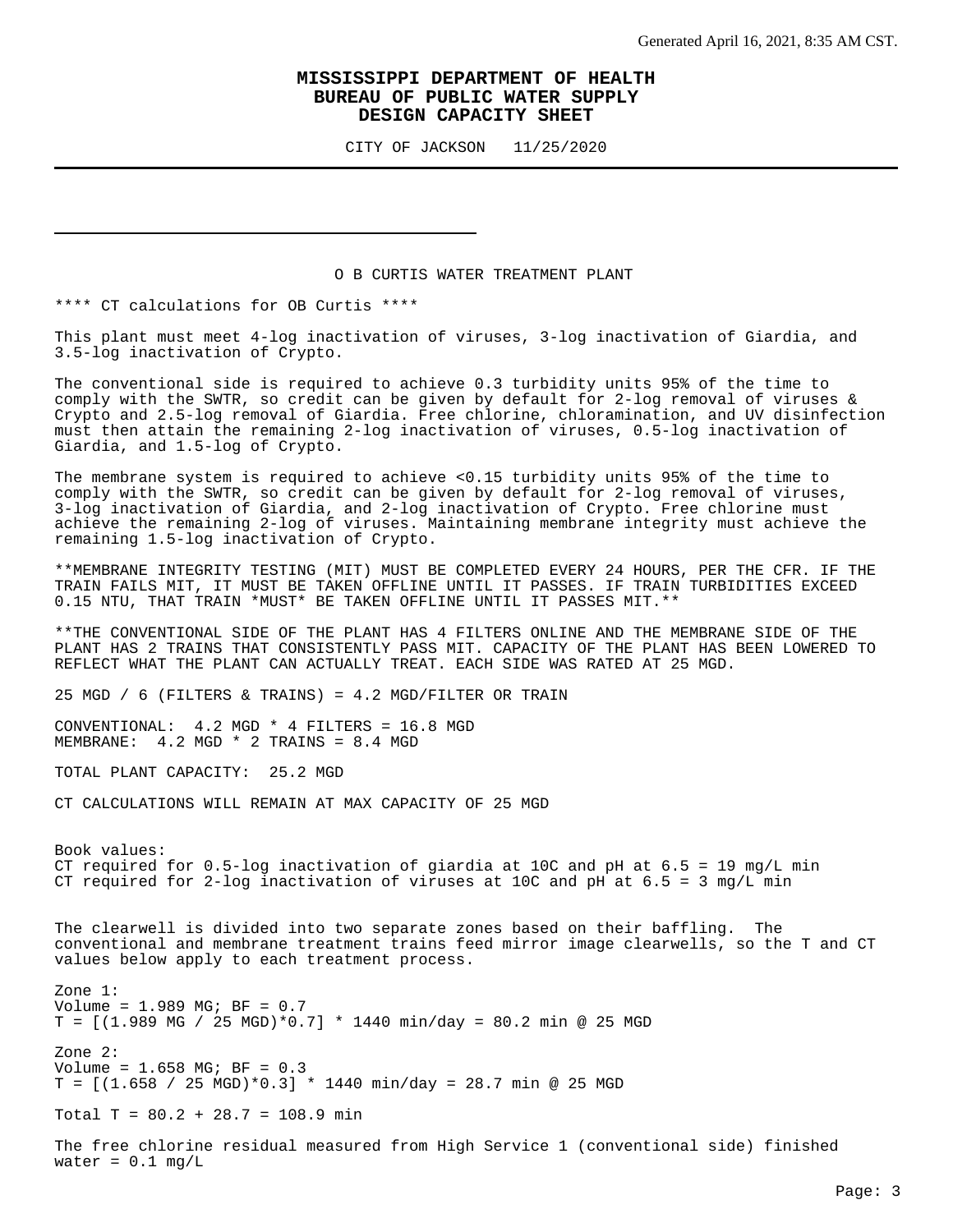CITY OF JACKSON 11/25/2020

 $Ct25 = 0.1$  mg/l \* 108.9 minutes = 10.89 mg/L min

Virus inactivation achieved at 0.1 mg/L free chlorine at 25 MGD; 10.89 mg/L min > 3 mg/L min

Giardia log inactivation = 10.89 mg/L min / 19 mg/L min \*  $(0.5)$  = 0.29 log Remaining 0.5-log Giardia inactivation not achieved by free chlorine contact time in clearwell.

UV disinfection - UV unit attached to each filter Each UV unit must be dosing a minumum of 4 mJ/sq.cm. to achieve the final 1.5-log removal of Crypto and the remaining 0.21-log removal of Giardia.

\*IF AT ANY TIME A UV UNIT IS OUT OF SERVICE, THE CORRESPONDING FILTER MUST BE TAKEN OUT OF SERVICE. CRYPTO AND GIARDIA REMOVAL IS NOT ACHIEVED WITHOUT UV DISINFECTION\*

Full CT credit for the conventional side at maximum treatment capacity of 25 MGD can be given, so full CT credit at decreased capacity of 16.8 MGD can be given.

The free chlorine residual measured from High Service 2 (membrane side) finished water = 0.2 mg/L.

Using this minimum concentration throughout the clearwell and flow rate of 25 MGD, the contact time is:  $T = 108.9$  min

 $CT = 0.2 mg/L * 108.9 minutes = 21.78 mg/L min$ 

Virus inactivation achieved at 0.3 mg/L free chlorine at 25 MGD; 21.78 mg/L min > 3 mg/L min

Giardia & Crypto log inactivation achieved by maintaining turbidities <0.15 NTU 95% of the time. Any time turbidities exceed 0.15 NTU, that train must be taken offline.

Full CT credit for the membrane side at maximum treatment capacity of 25 MGD can be given, so full CT credit at decreased capacity of 8.4 MGD can be given.

Treatment capacity is not limited on either side by CT.

TOTAL TREATMENT CAPACITY AT OB CURTIS = Conventional (16.8 MGD) + Membrane (8.4 MGD) = 25.2 MGD

\*\*\* OB CURTIS DESIGN CAPACITY \*\*\* Raw water pump capacity =  $(9+8+9+8+8+17+8+17)$  MGD = 84 MGD Rated treatment capacity of plant = 25.2 MGD (limiting factor) Service pump capacity =  $(8+8+12+12+12+16+16+22+22) = 128$  MGD Total storage located at the plant (clearwell capacity) = 10 MG Usable storage (volume filled in 6 hours) = 25.2 MGD/24 hrs/day x 6 hrs = 6.3 MG Total plant capacity = rated treatment capacity of plant + usable storage/200 minutes Total plant capacity = 25.2 MGD +  $(6.3 \text{ MG}/200 \text{min} * 1440 \text{ min}/\text{day}) = 70.56 \text{ MGD}$ This does not exceed the service pump capacity of 128 MGD, so: OB CURTIS DESIGN CAPACITY = 70.56 MGD